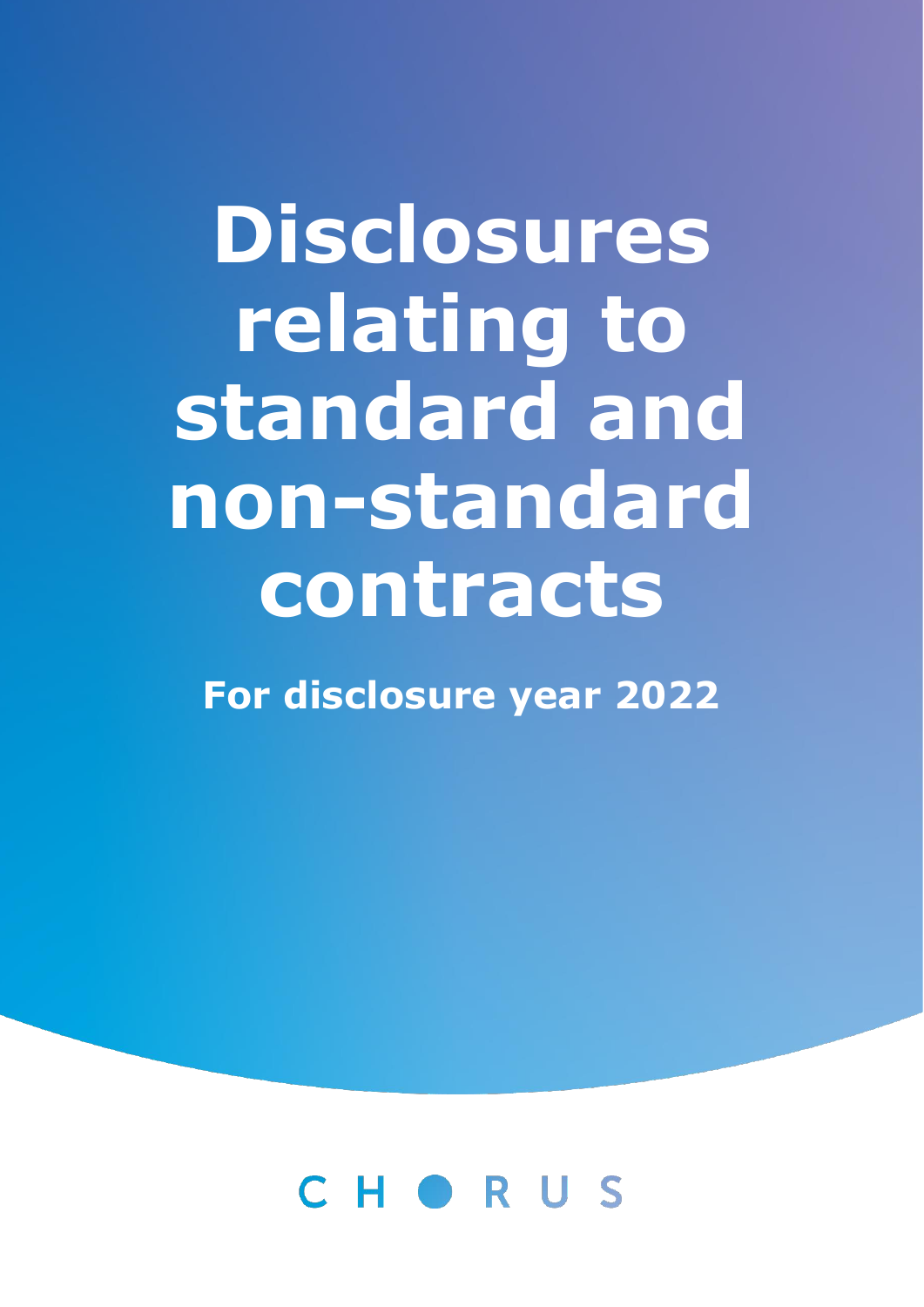# **Contents**

| Directors' certification |  |
|--------------------------|--|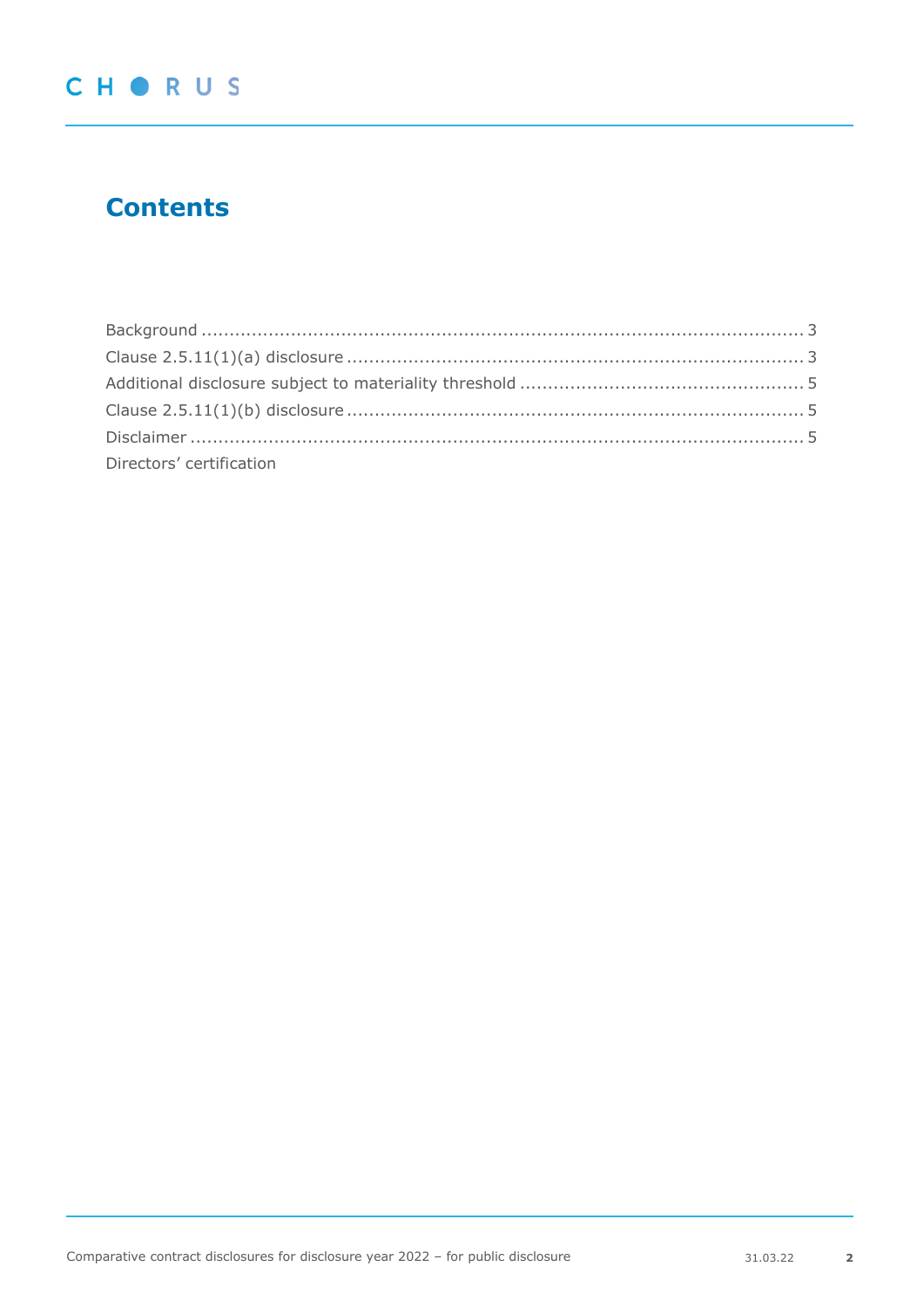## <span id="page-2-0"></span>**Background**

- 1. Under clause 2.5.12(1)(a) of the Fibre Information Disclosure Determination 2021 (**Determination**), in respect of disclosure year 2022, Chorus must publicly disclose the information under clause 2.5.11(1) of the Determination no later than 3 months after the start of disclosure year 2022.
- 2. This is Chorus' disclosure, in respect of disclosure year 2022, of the information under clause 2.5.11(1) of the Determination that Chorus must publicly disclose (**Disclosure**).
- 3. This Disclosure is publicly disclosed by 31 March 2022, in accordance with clause 2.5.12(1)(a) of the Determination.

## <span id="page-2-1"></span>**Clause 2.5.11(1)(a) disclosure**

- 4. As required under clause 2.5.11(1)(a) of the Determination, Chorus provides in the table below, for each standard contract that Chorus intends to use in disclosure year  $2022.$ 
	- (a) the number of access seekers on the standard contract compared to the number of access seekers on all equivalent non-standard contracts; and
	- (b) the percentage of target operating revenue that Chorus expects to collect from the provision of regulated FFLAS in disclosure year 2022 under each standard contract and all equivalent non-standard contracts: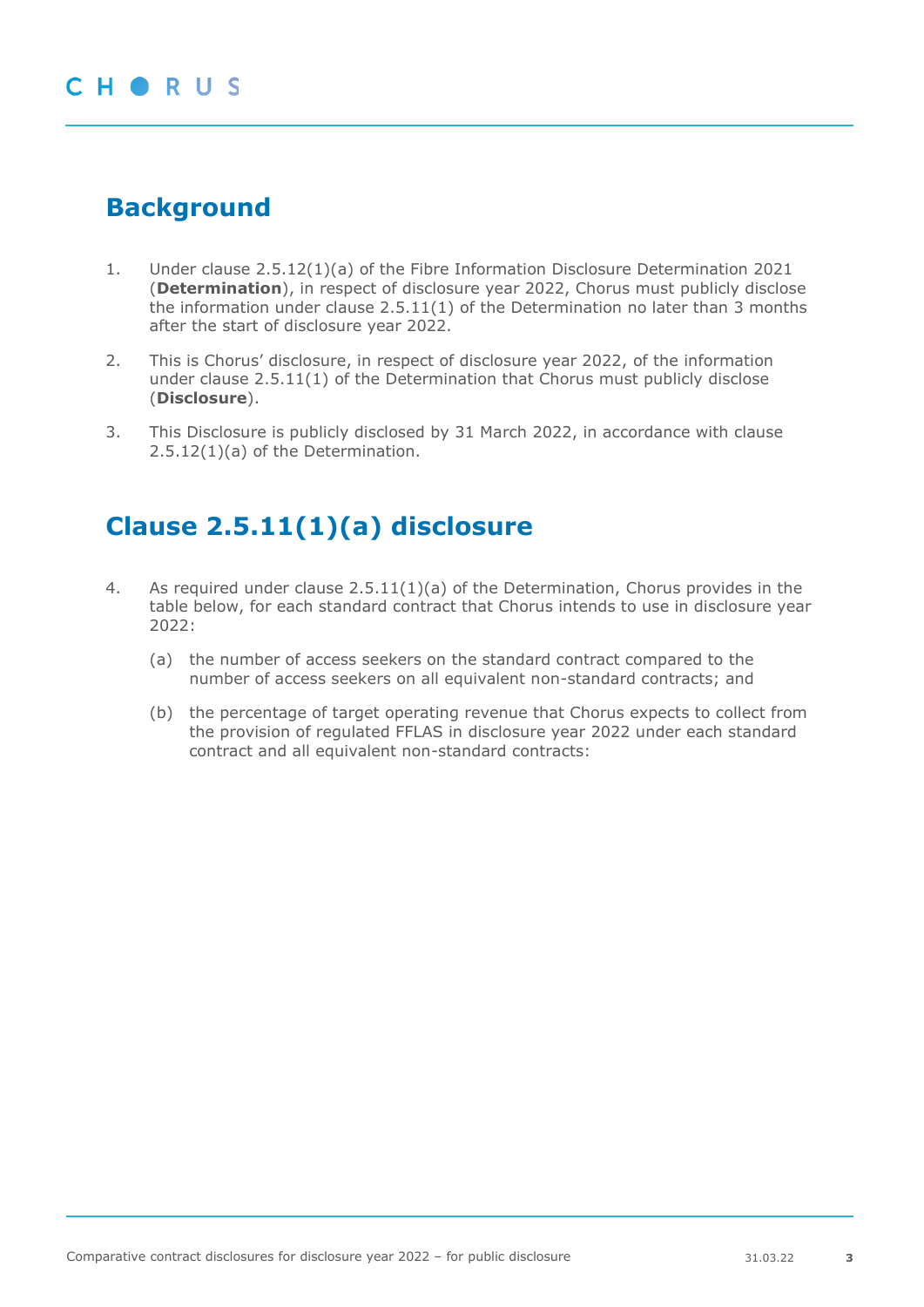| <b>Standard</b><br><b>contracts</b>                                   | <b>Number of</b><br><b>access</b><br>seekers <sup>1</sup> | <b>Percentage</b><br>of target<br>operating<br>revenue $2$ | <b>AII</b><br>equivalent<br>non-<br><b>standard</b><br>contracts | <b>Number of</b><br>access<br>seekers <sup>3</sup> | <b>Percentage</b><br>of target<br>operating<br>revenue <sup>4</sup> |
|-----------------------------------------------------------------------|-----------------------------------------------------------|------------------------------------------------------------|------------------------------------------------------------------|----------------------------------------------------|---------------------------------------------------------------------|
| <b>Chorus UFB</b><br><b>Services</b><br>Agreement                     | 100                                                       | 99.7%                                                      | All equivalent<br>non-standard<br>contracts                      | $\mathcal{P}$                                      | 0.3%                                                                |
| <b>Chorus</b><br><b>Services</b><br>Agreement                         | 70                                                        | 65.8%                                                      | All equivalent<br>non-standard<br>contracts                      | 1                                                  | 34.2%                                                               |
| Wholesale<br><b>Commercial</b><br><b>Services</b><br><b>Agreement</b> | 39                                                        | 100%                                                       | All equivalent<br>non-standard<br>contracts                      | $\Omega$                                           | $0.0\%$ .                                                           |

### *Target operating revenue*

- 5. Chorus has calculated target operating revenue using prices as at 1 January 2022. Chorus has not included in the calculation of target operating revenue:
	- (a) any future 2022 price increases; or
	- (b) any ID-only FFLAS, as the definition of "target operating revenue" in the Determination is confined to PQ FFLAS.

#### *Access seeker numbers*

- 6. For disclosure year 2022, as at 1 January 2022, there are 100 access seekers on the Chorus UFB Services Agreement standard contract and 2 access seekers on equivalent non-standard contracts. The number of access seekers on the Chorus UFB Services Agreement standard contract includes 7 access seekers who are taking regulated FFLAS pursuant to the terms of the Chorus UFB Services Agreement but have not entered into a signed contract, or where Chorus has no record of a signed contract.
- 7. For disclosure year 2022, as at 1 January 2022, there are 70 access seekers on the Chorus Services Agreement standard contract and 1 access seeker on an equivalent non-standard contract. The number of access seekers on the Chorus Services Agreement standard contract includes 4 access seekers who are taking regulated FFLAS pursuant to the terms of the Chorus Services Agreement but have not entered into a signed contract, or where Chorus has no record of a signed contract.
- $1$  The number of access seekers on the standard contract as at 1 January 2022, in accordance with clause 2.5.11(1)(a)(i) of the Determination.
- <sup>2</sup> The percentage of target operating revenue that Chorus expects to collect from the provision of regulated FFLAS in disclosure year 2022 under each standard contract, in accordance with clause 2.5.11(1)(a)(ii)(A) of the Determination.
- <sup>3</sup> The number of access seekers on all equivalent non-standard contracts as at 1 January 2022, in accordance with clause 2.5.11(1)(a)(i) of the Determination.
- <sup>4</sup> The percentage of target operating revenue that Chorus expects to collect from the provision of regulated FFLAS in disclosure year 2022 under all equivalent non-standard contracts, in accordance with clause 2.5.11(1)(a)(ii)(B) of the Determination.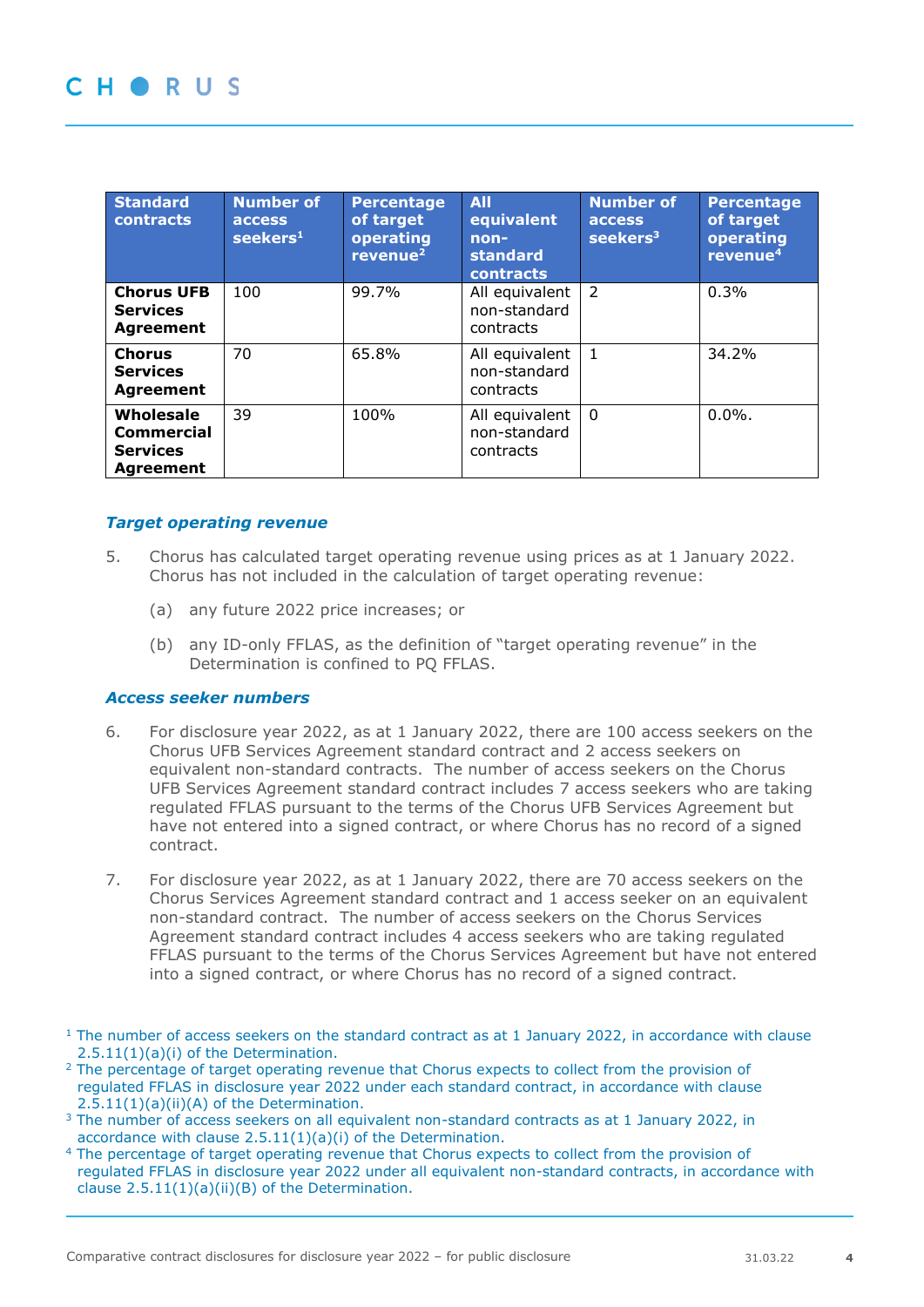8. For disclosure year 2022, as at 1 January 2022, there are 39 access seekers on the Wholesale Commercial Services Agreement standard contract and no access seekers on an equivalent non-standard contract. The number of access seekers on the Wholesale Commercial Services Agreement standard contract includes 6 access seekers who are taking regulated FFLAS pursuant to the terms of the Wholesale Commercial Services Agreement but have not entered into a signed contract, or where Chorus has no record of a signed contract.

## <span id="page-4-0"></span>**Additional disclosure subject to materiality threshold**

9. For disclosure year 2022, in respect of the Chorus Services Agreement standard contract, the percentage of target operating revenue calculated under clause  $2.5.11(1)(a)(ii)(B)$  that Chorus expects to collect from the provision of regulated FFLAS under equivalent non-standard contracts is greater than 10%.

## <span id="page-4-1"></span>**Clause 2.5.11(1)(b) disclosure**

- 10. As the materiality threshold has been reached under clause  $2.5.11(1)(a)(ii)(B)$  in respect of the equivalent non-standard contract to the Chorus Services Agreement standard contract, Chorus must publicly disclose how Chorus decides whether to use a non-standard contract, including any criteria Chorus uses to make this decision, in accordance with clause 2.5.11(1)(b) of the Determination.
- 11. In respect of the equivalent non-standard contract to the Chorus Services Agreement standard contract, Chorus has used a non-standard contract because the contract includes terms and conditions that describe a specific legacy arrangement between the access seeker and Chorus. As a consequence, the non-standard contract with this access seeker includes an additional service description specific to the legacy arrangement that is not in the Chorus Services Agreement standard contract.

## <span id="page-4-2"></span>**Disclaimer**

12. The information contained in the Disclosure has been prepared for the express purpose of complying with the requirements of the Determination. The Disclosure has not been prepared for any other purpose. Chorus expressly disclaims any liability to any other party who may rely on the Disclosure for any other purpose.